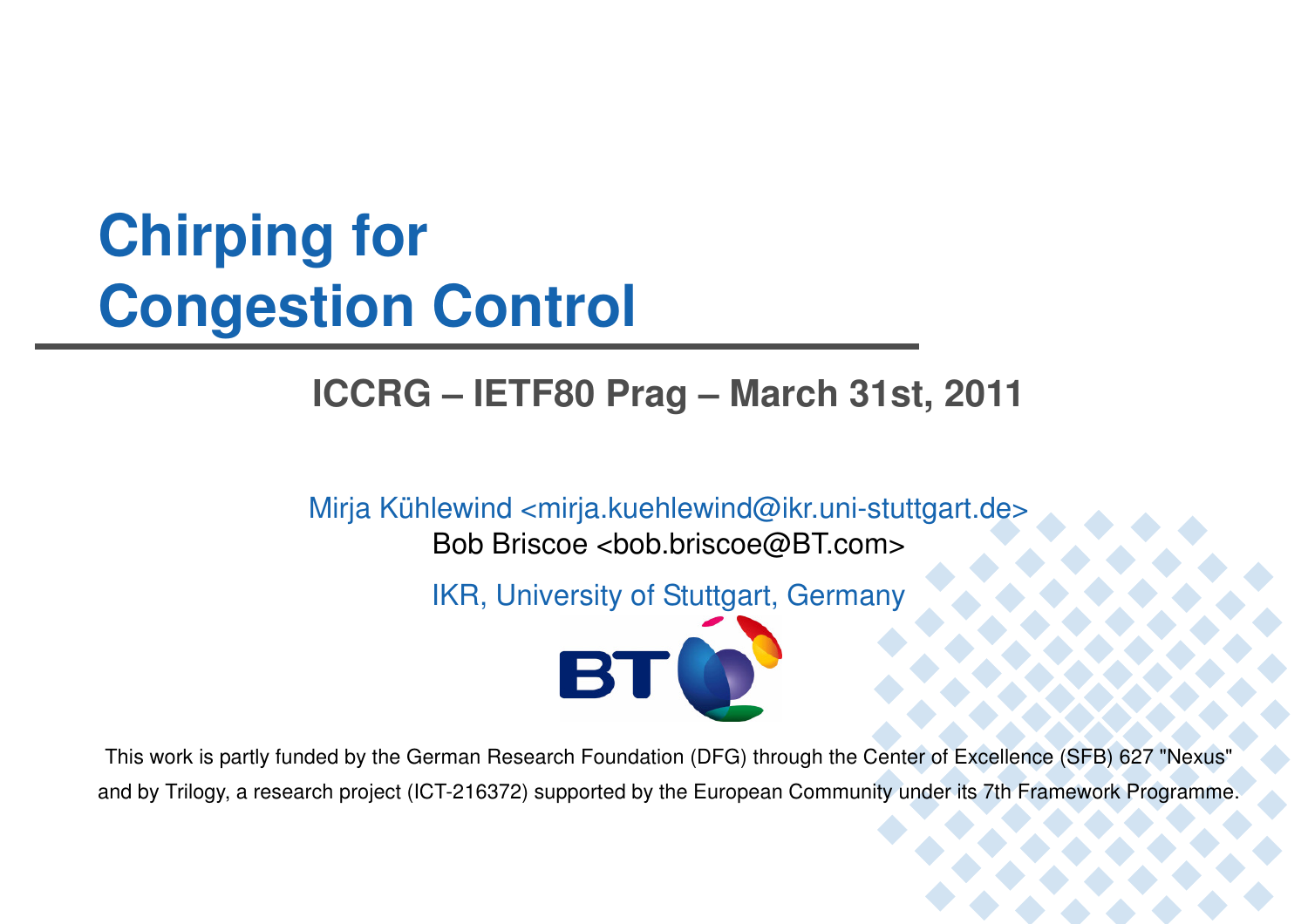- •Motivation
- •Chirping as a Building Block for Congestion Control
- •Research Challenges
- $\bullet$ Conclusion and Outlook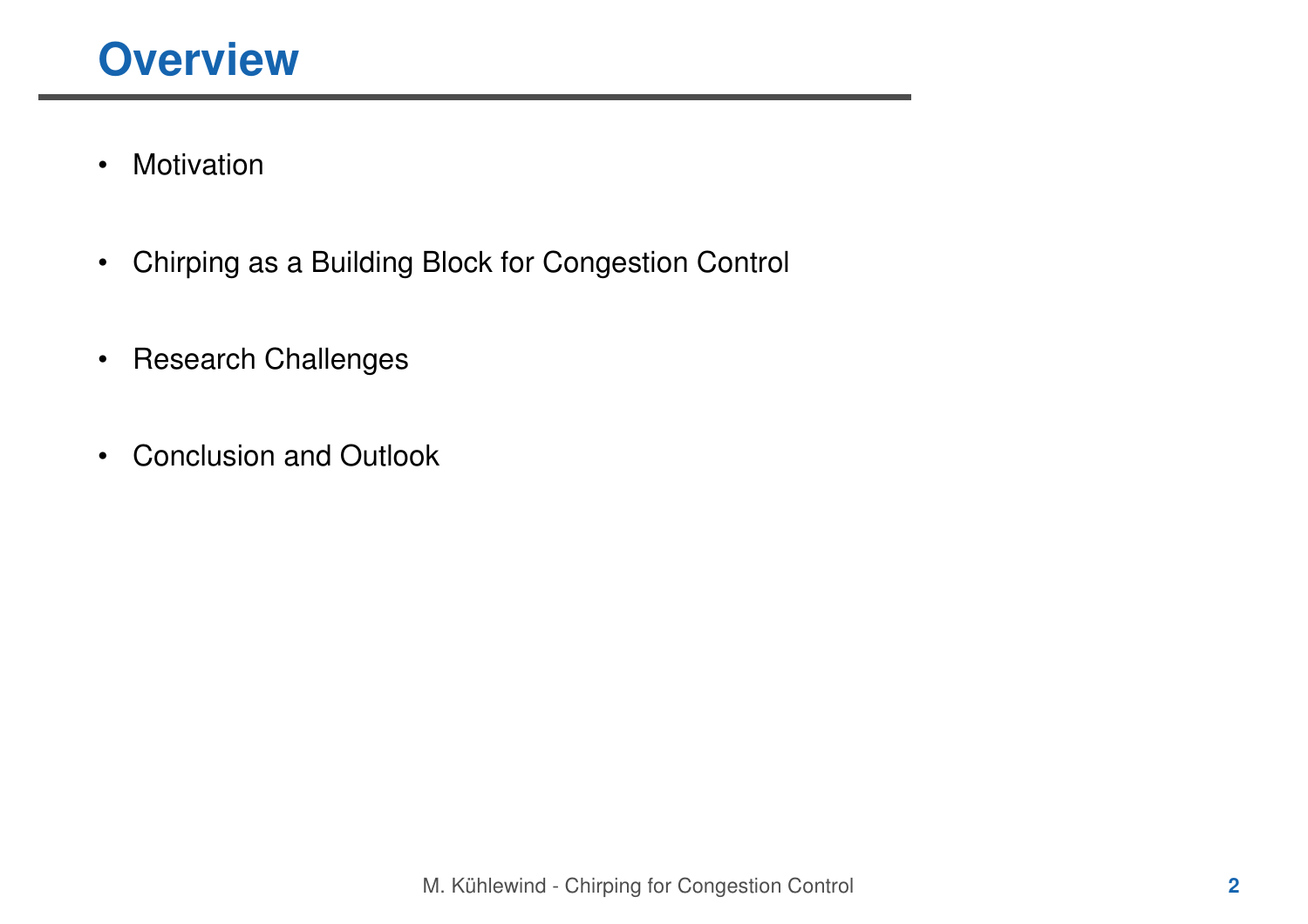# **Motivation**

### **Scaling Problem**

- 1. Original TCP acquires new bandwidth too slowly
- 2. State-of-the-art approaches overshoot instead
- 3. Overshoot causes a lot unnecessary congestion



- • Do we need to update the interface between host & network?
	- $\rightarrow$  Prior to discovering chirping, we thought we did, but not yet conclusive.<br>Cultural
- • Chirping provides an estimation about the available bandwidth (fast feedback)
	- $\rightarrow$  Probing for a wide range of bit-rates with minimal harm to others (without overshoot)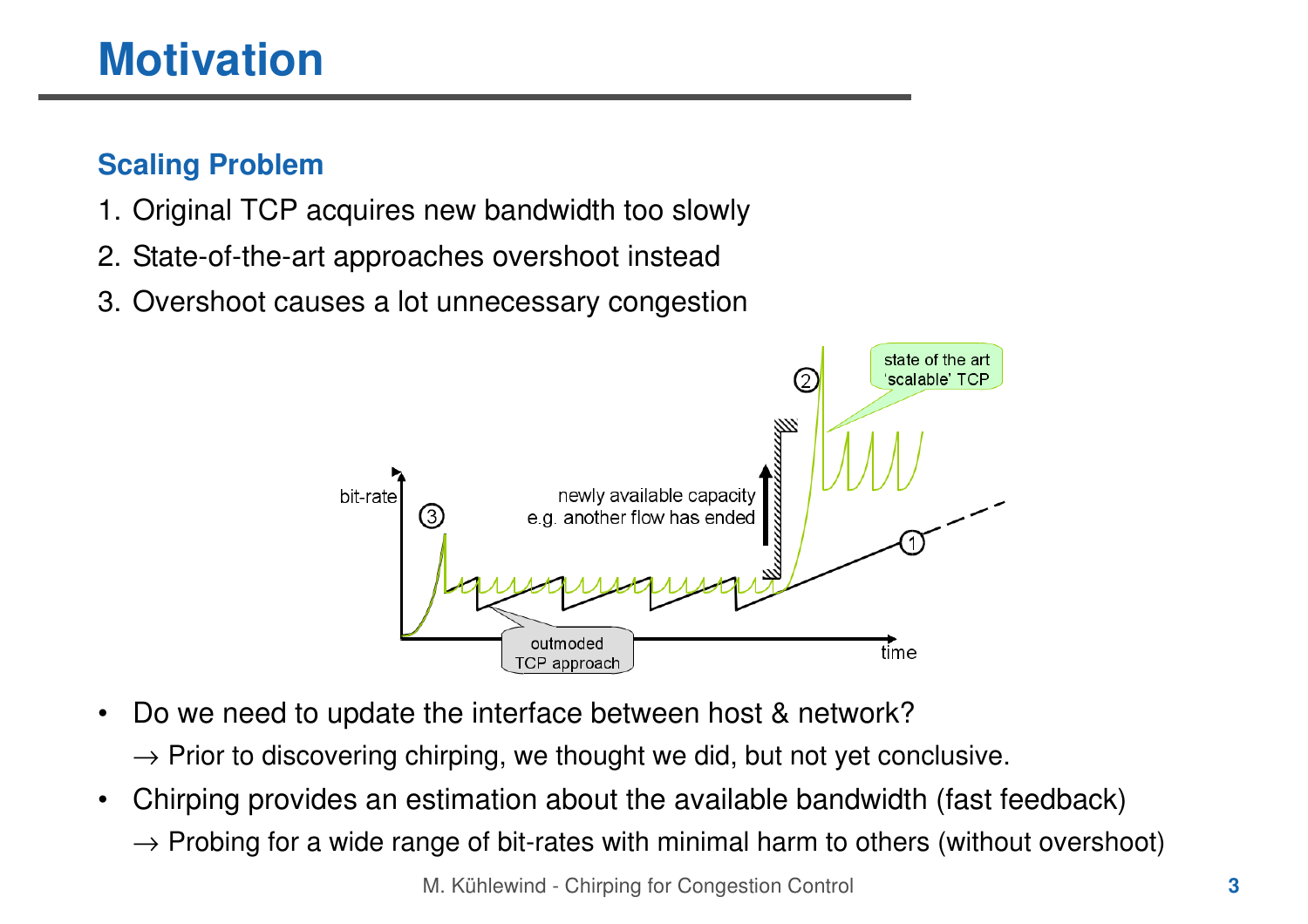# **Chirping Principle**

**Chirp:** A group of several packets with decreasing inter-packet gaps and increasing rate

–Proposed by pathChirp bandwidth estimation tool [1]



- •Bandwidth estimation based on self-induced congestion
- •Feedback for monitoring of one-way delay

[1] V. Ribeiro, R. Riedi, R. Baraniuk, J. Navratil and L. Cottrell. "pathChirp: Efficient Available Bandwidth Estimation for Network Paths". Passive and Active Measurement Workshop 2003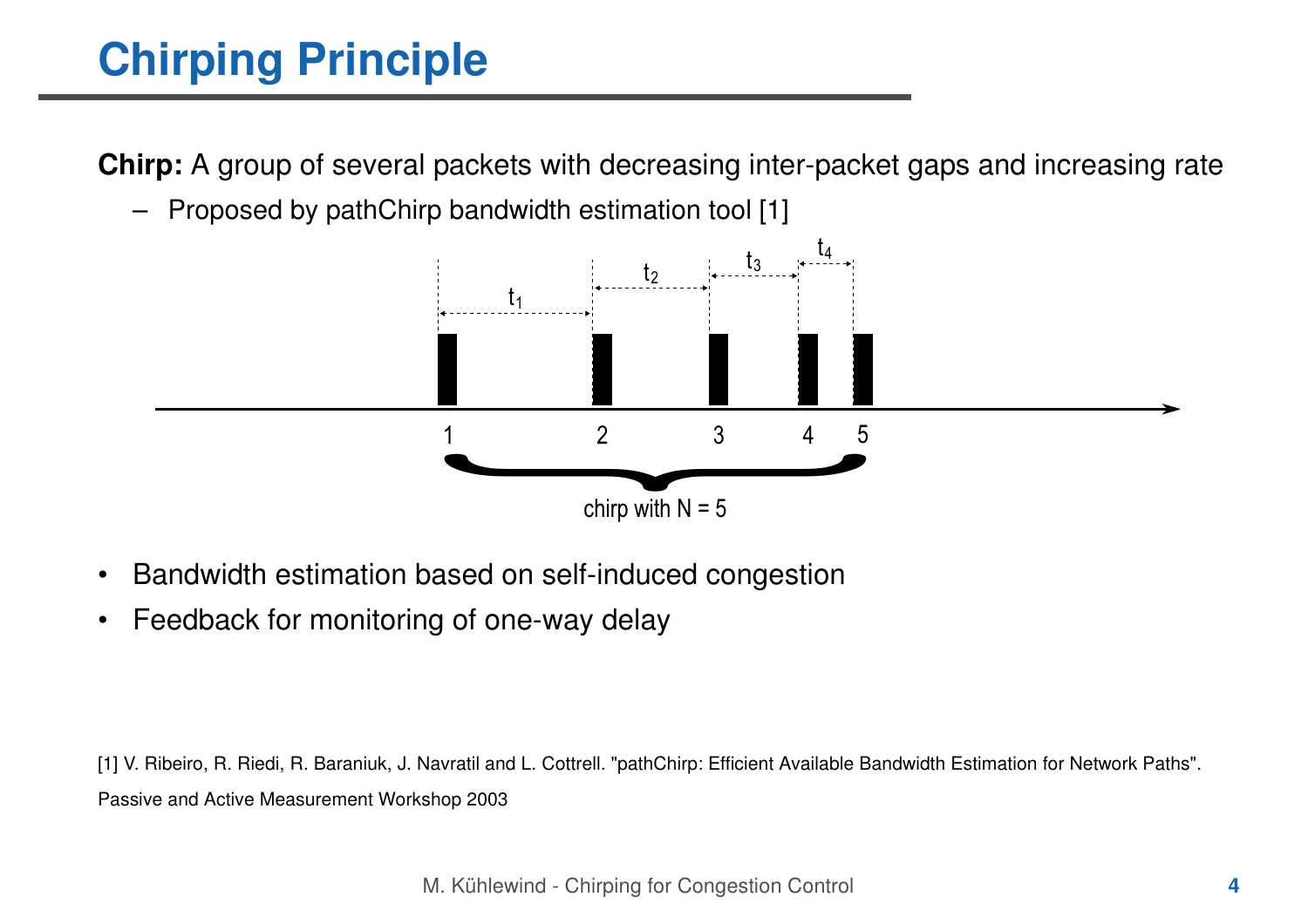# **Chirping as a Building Block for Congestion Control**

#### **Chirping for Congestion Control:** Continuous transmission of data packets as chirps



–proposed by RAPID congestion control [2]

- •Average rate r<sub>avg</sub> should equal intended sending rate of congestion control
- •Actual per-packet rates are lower and higher than r<sub>avg</sub>
	- $\rightarrow$  Probing for a wide range of possible sending rates but still limited impact of probing on other flows other flows

[2] V. Konda and J. Kaur. "RAPID: Shrinking the Congestion-Control Timescale". In IEEE INFOCOM 2009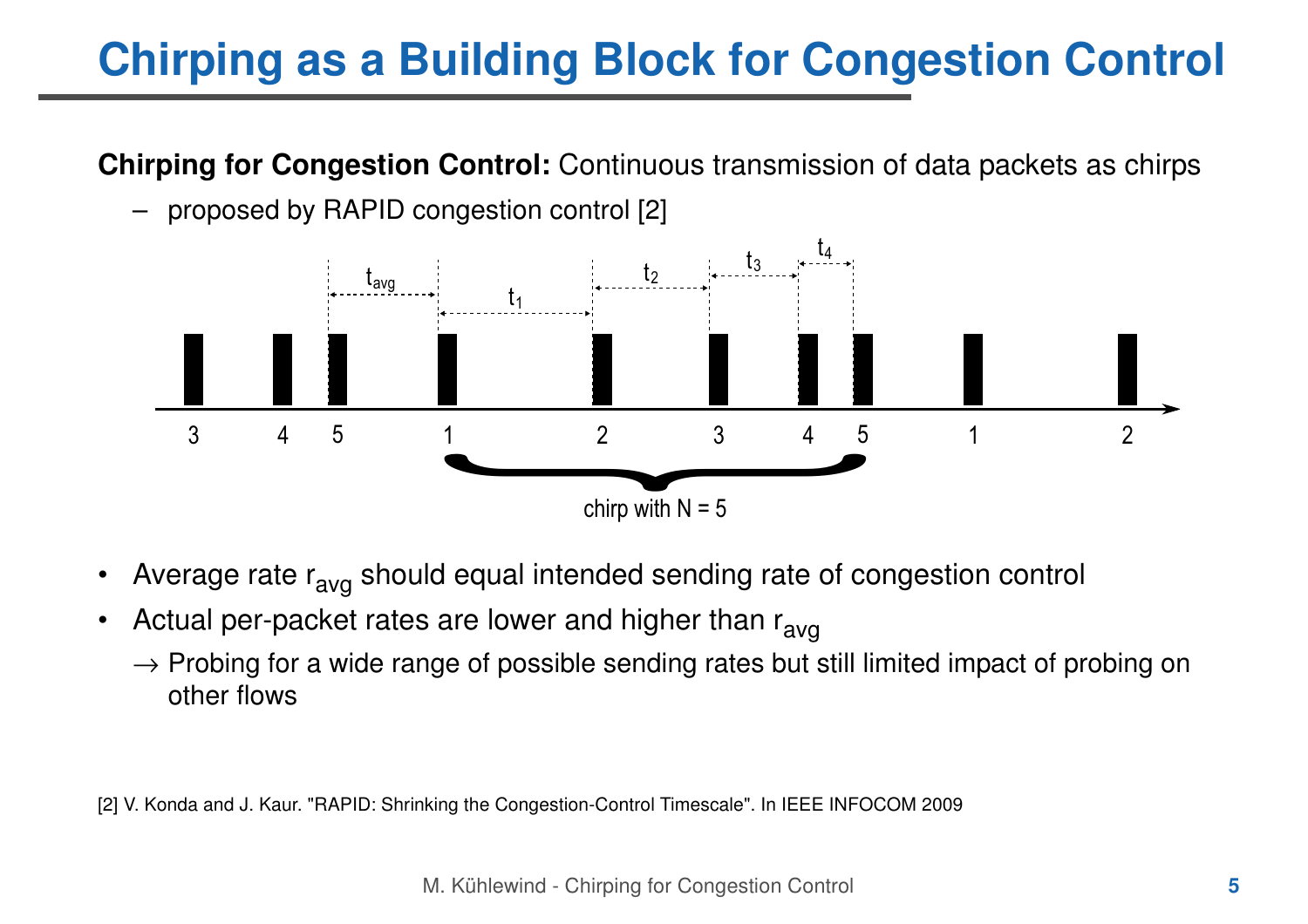# **Chirping Implementation**

Per-Packet rate of one chirping connection with **N=32** on **1Mbit/s** bottleneck link

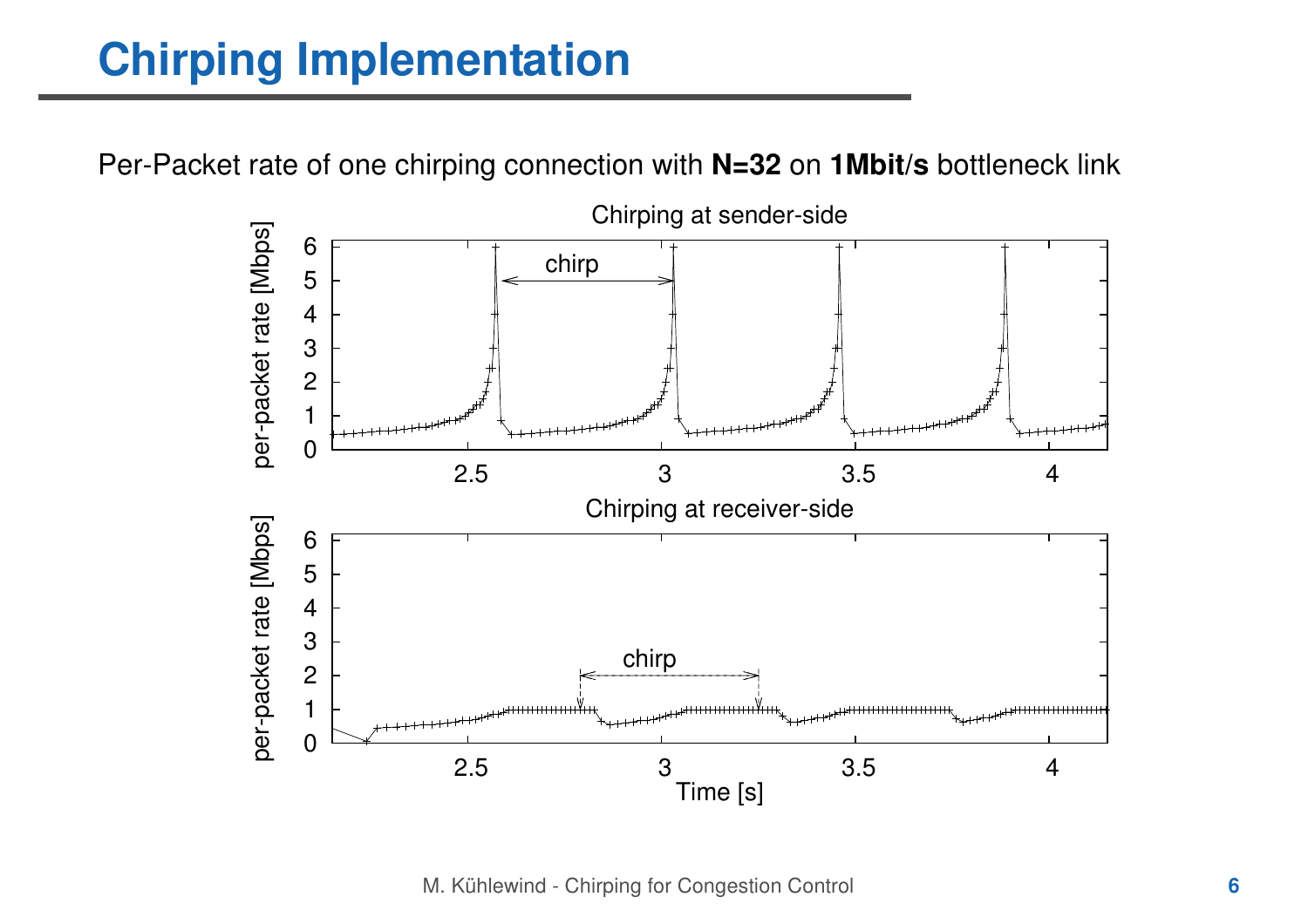## **Bandwidth Estimation based on relative OWD**

**Bandwidth estimation:** Monitoring of the relative queuing delays of one chirp



- •Growth in queuing delay between packets:  $\triangle q_n = q_n - q_{n-1}$ 
	- $\rightarrow$  Increasing values at the end of reveals available capacity (self-induced congestion)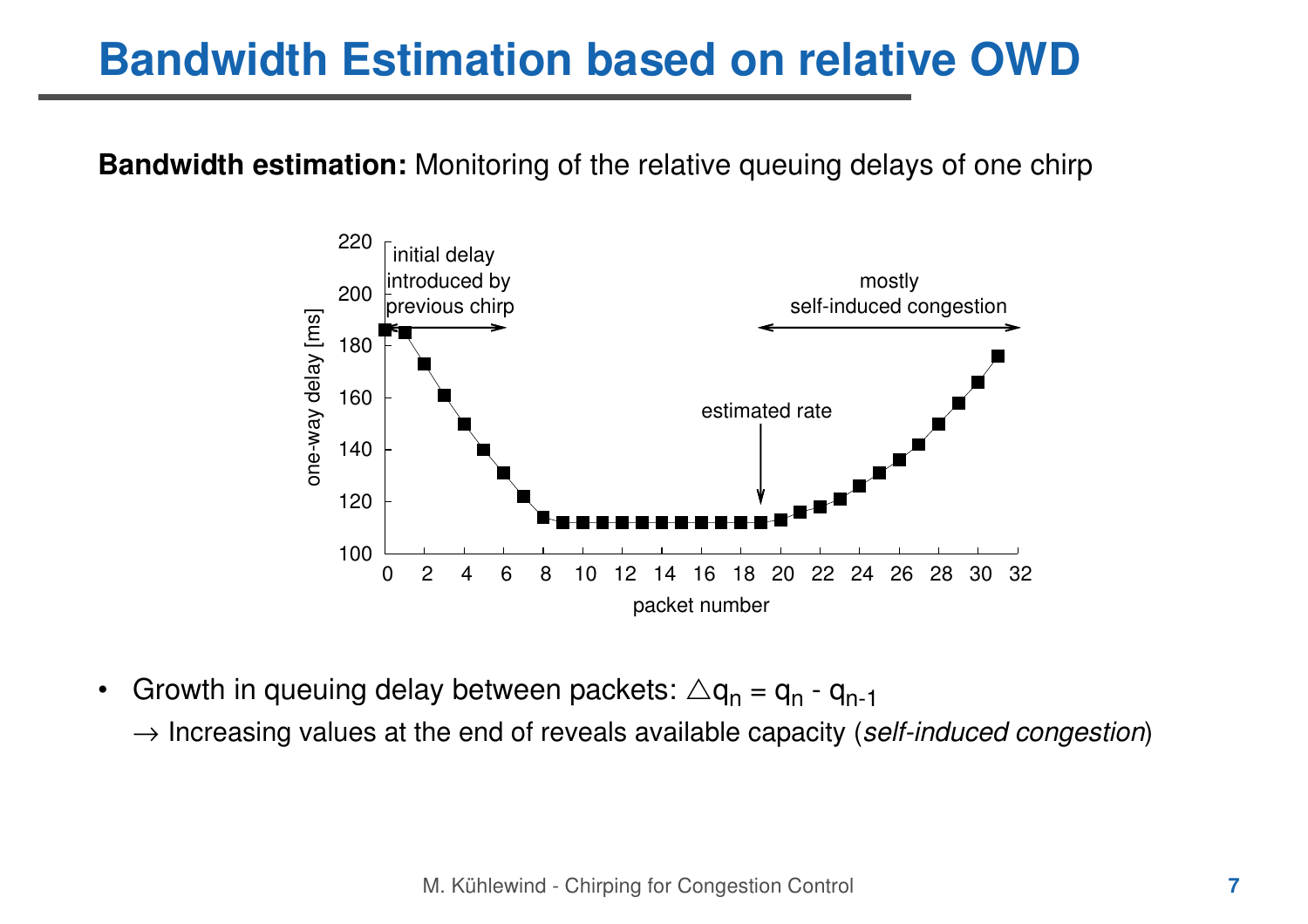# **OWD with cross-traffic implications**

#### **Excursion:** Temporary increase in delay due to cross traffic



•Bandwidth estimation heuristics used (provided by pathChirp)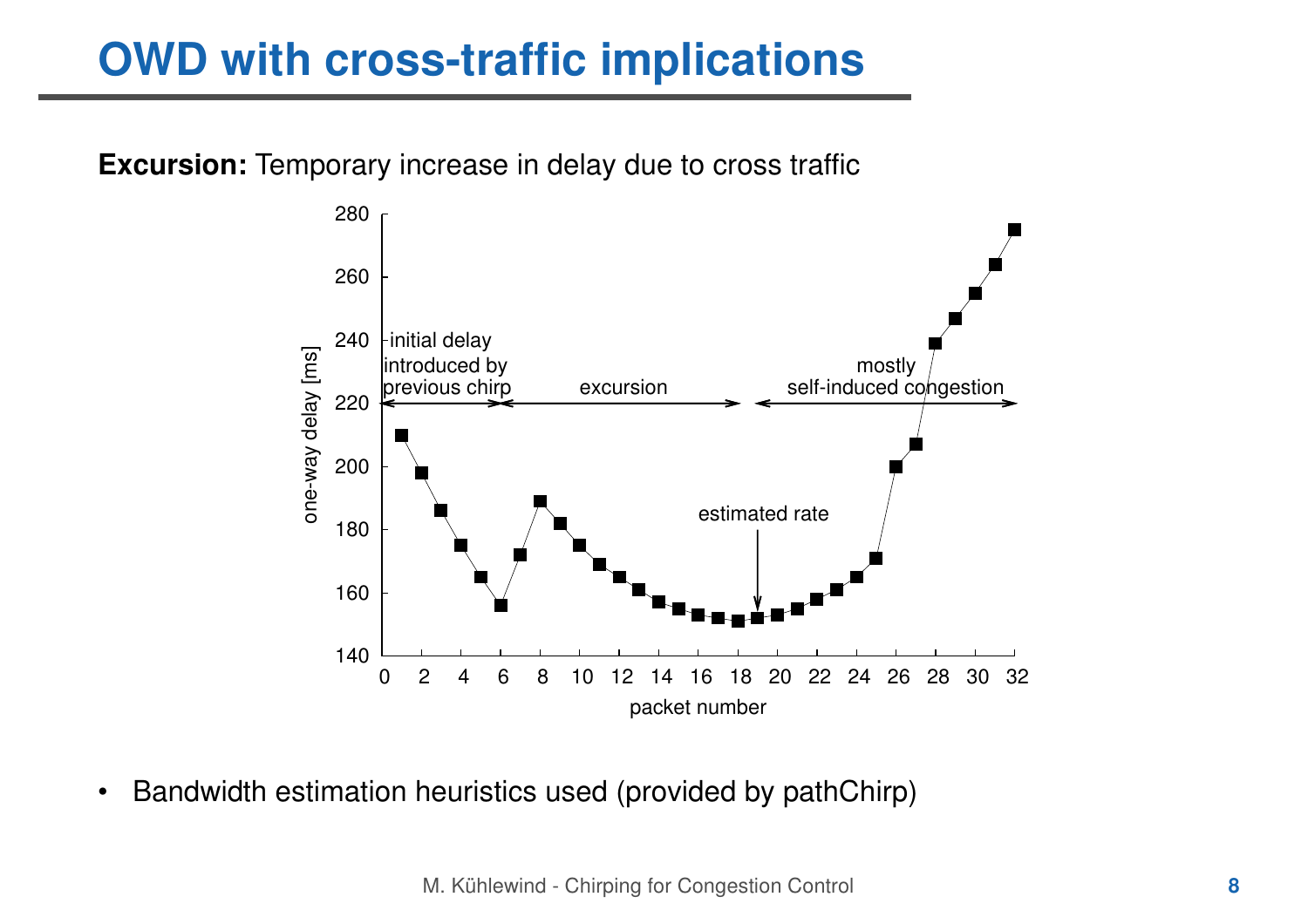- • Implementation in the Linux kernel version 2.6.26 (current version 2.6.38)
	- –Rate-based approach and timer-based sent-out to realize inter-packet gaps
	- Usage of the kernel code in a simulation environment
- $\bullet$  Framework separates
	- Rate estimation: Estimation of the available bandwidth r<sub>est</sub> (pathChirp)
	- –Rate adaption: Decision on new  $r_{avg}$  (RAPID:  $r_{avg} = r_{est} \rightarrow$  scavenger)
	- –Inter-packet gap calculation: Harmonic progression of rates
- $\bullet$  Feedback based on TCP Timestamp Option (by default enabled in most OSs)
	- –Every packet gets a time-stamp TSval assigned at sent-out
	- – Receiver will echo this TSval and provide an own time-stamp TSecr on sent-out of the acknowledgement
	- –One-Way-Delay: OWD = TSval - TSecr
	- –Currently no one-ended deployment (because of delayed ACKs)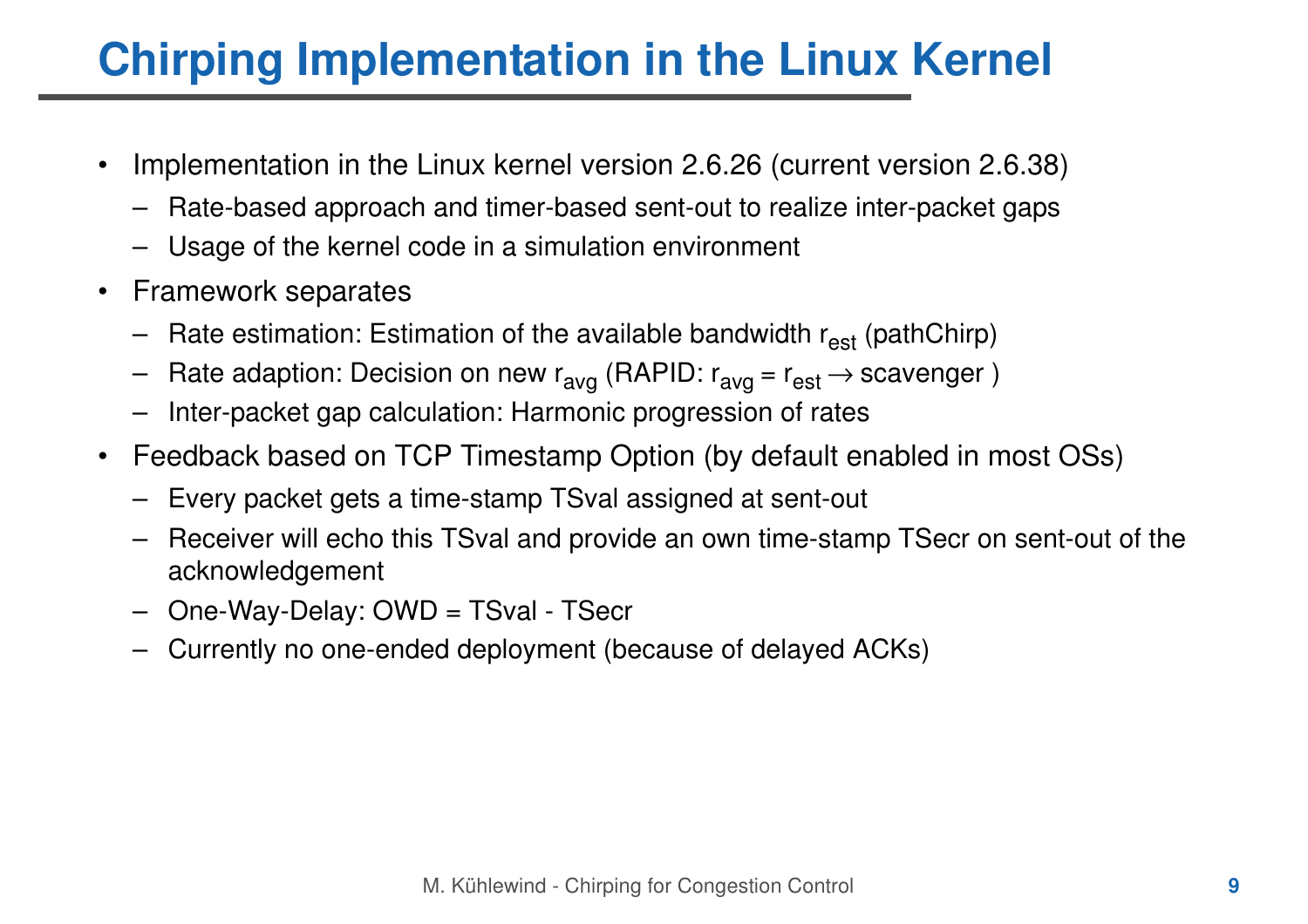## Sender-side Delay Measurement based on TCP Timestamp Option

One-way delay measurement based on TCP Timestamp Option

+-------+-------+---------------------+---------------------+ |Kind=8 | 10 | TS Value (TSval) |TS Echo Reply (TSecr)|+-------+-------+---------------------+---------------------+ $1$  1 4 4 4

- $\rightarrow$  Option header includes echoed timestamp of data packet and ACK timestamp
- $\rightarrow$  One-way delay estimate:  $q = T$ Secr TSval
- $\rightarrow$  Monitoring of relative increase in OWD within one chirp:  $\triangle \mathsf{q}_{\mathsf{n}}$  =  $\mathsf{q}_{\mathsf{n}}$   $\mathsf{q}_{\mathsf{n-1}}$

#### **Challenges**

- •TCP Timestamp Option does not ensure certain resolution (add. negotiation needed)
- •Feedback needs to be assigned to one specific packet in a chirp (delayed ACKs?)
- $\bullet$  Accuracy of time-stamping at send-out of data packet and ACK
	- Additional delay on network device (hardware timestamping)
	- – Improved accuracy by use of the actual sending time gaps (reconstructed from the TCP TS Option) as long as the inter-packet gaps are getting smaller within one chirp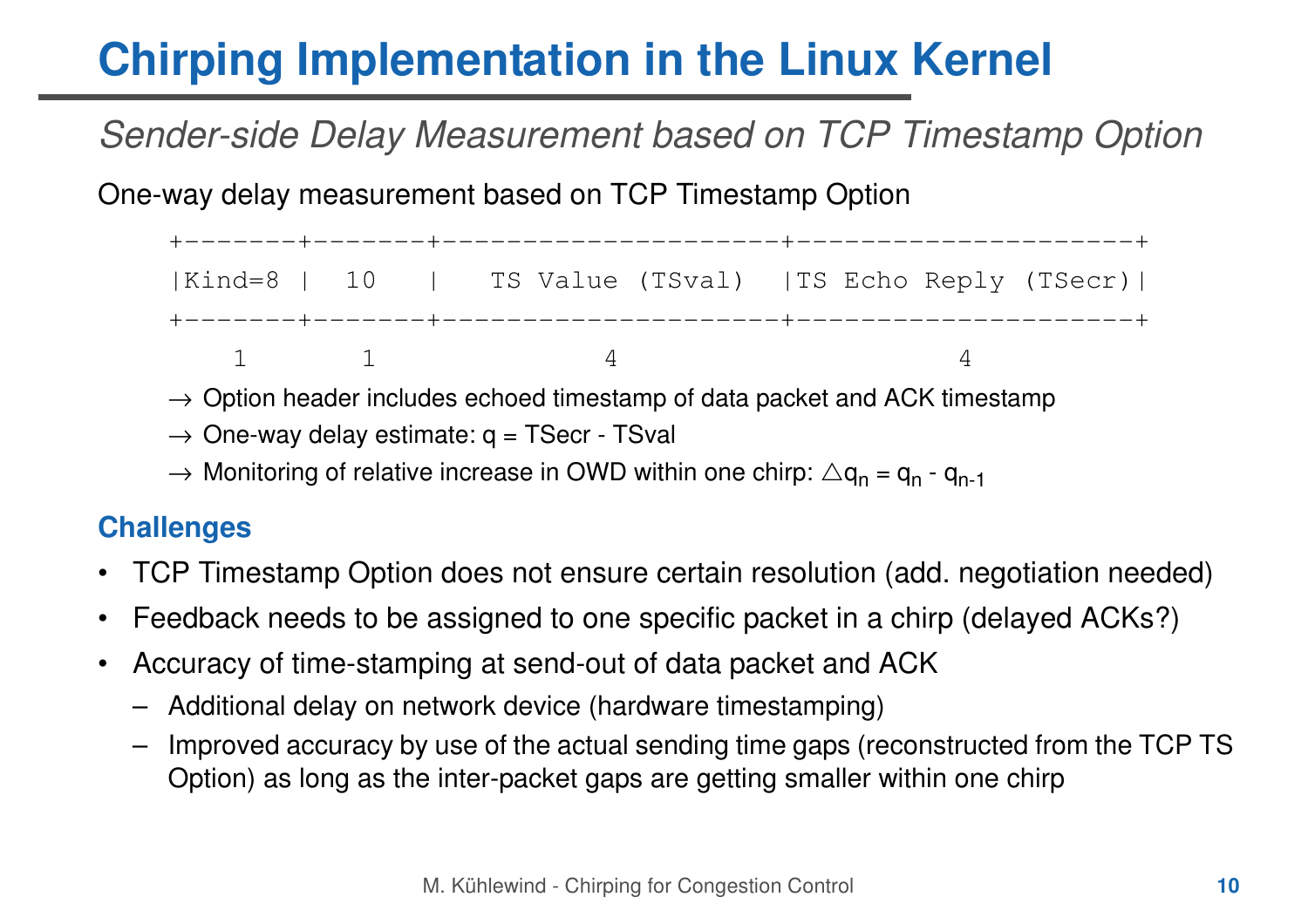- 1. Processing overhead because of interrupt handling for sent-out timers
	- Threaded interrupts
	- Possibility of hardware support for timing and time-stamping
- 2. Additional delays on the network device/in the OS of a real system (e.g. delayed ACKs, TCP Segmentation Offload)

Real-world testbed with current kernel version

- 3. Limitations in timestamp resolution and computational restrictions for algorithms
	- –hrtimers in the Linux kernel provide currently nanosecond resolution
	- that's enough to serve high-speed links
- 4. Additional negotiation for TCP Timestamp Option (draft-scheffenegger-tcpmtimestamp-negotiation)
	- about timesamp resolution
	- –to reassign right timestamp to the right chirp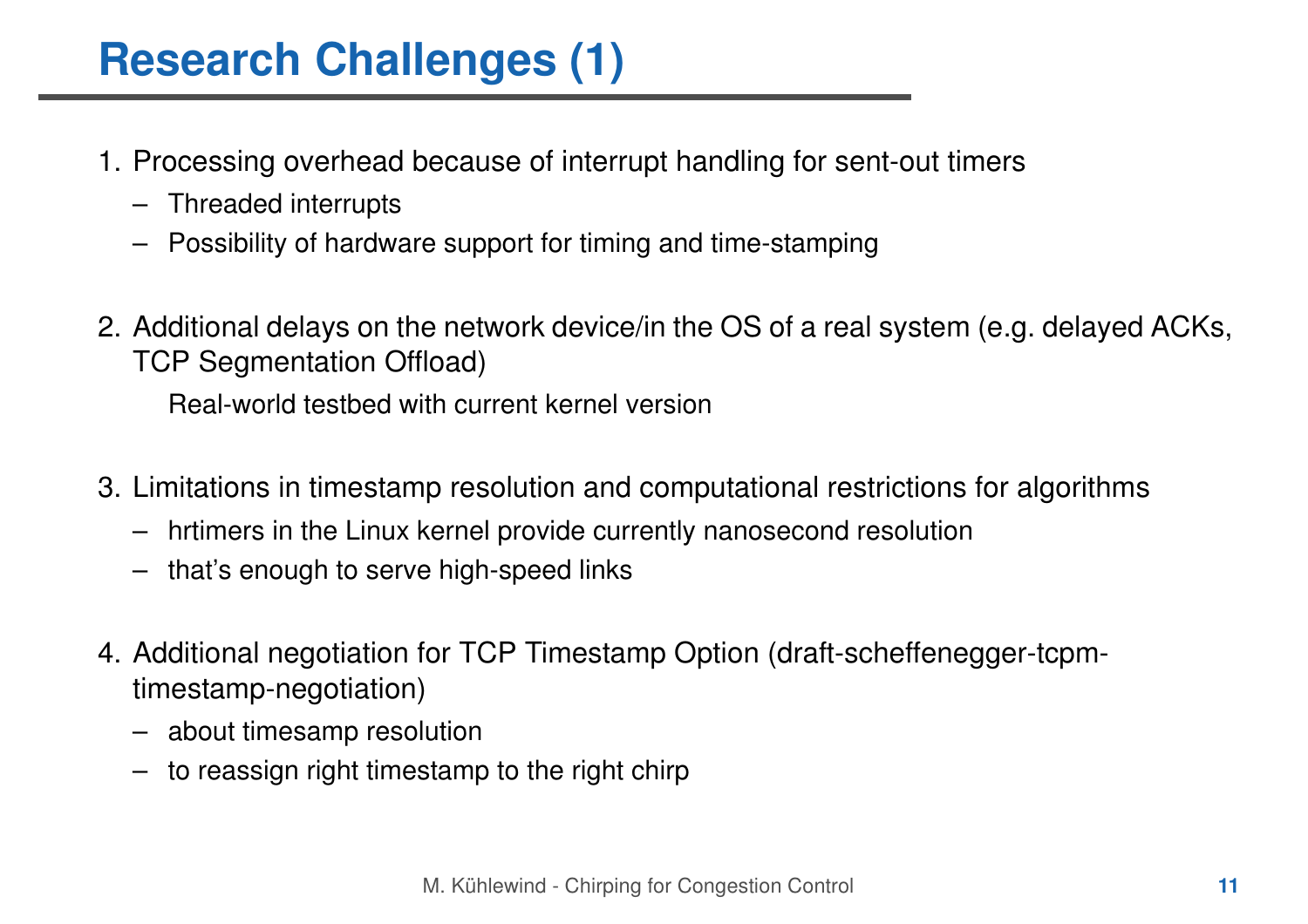- 5. Interdependencies with a large number of chirping senders
	- Accuracy of measurement with a large aggregation of probing chirps
	- –Impact of short term probing delays on the queue burstiness
	- – Influence of a large aggregation of probing chirps on the base queue length
		- $\rightarrow$  Reduced overshoot and respectively reduced maximum queue length
- 6. Adaption of chirping parameters to prevailing conditions (inter-packet gap calculation)
	- –smaller number of packet per chirp for low mean sending rate
	- –variation of probing range
	- –arrangement of probing rates depending on previous estimation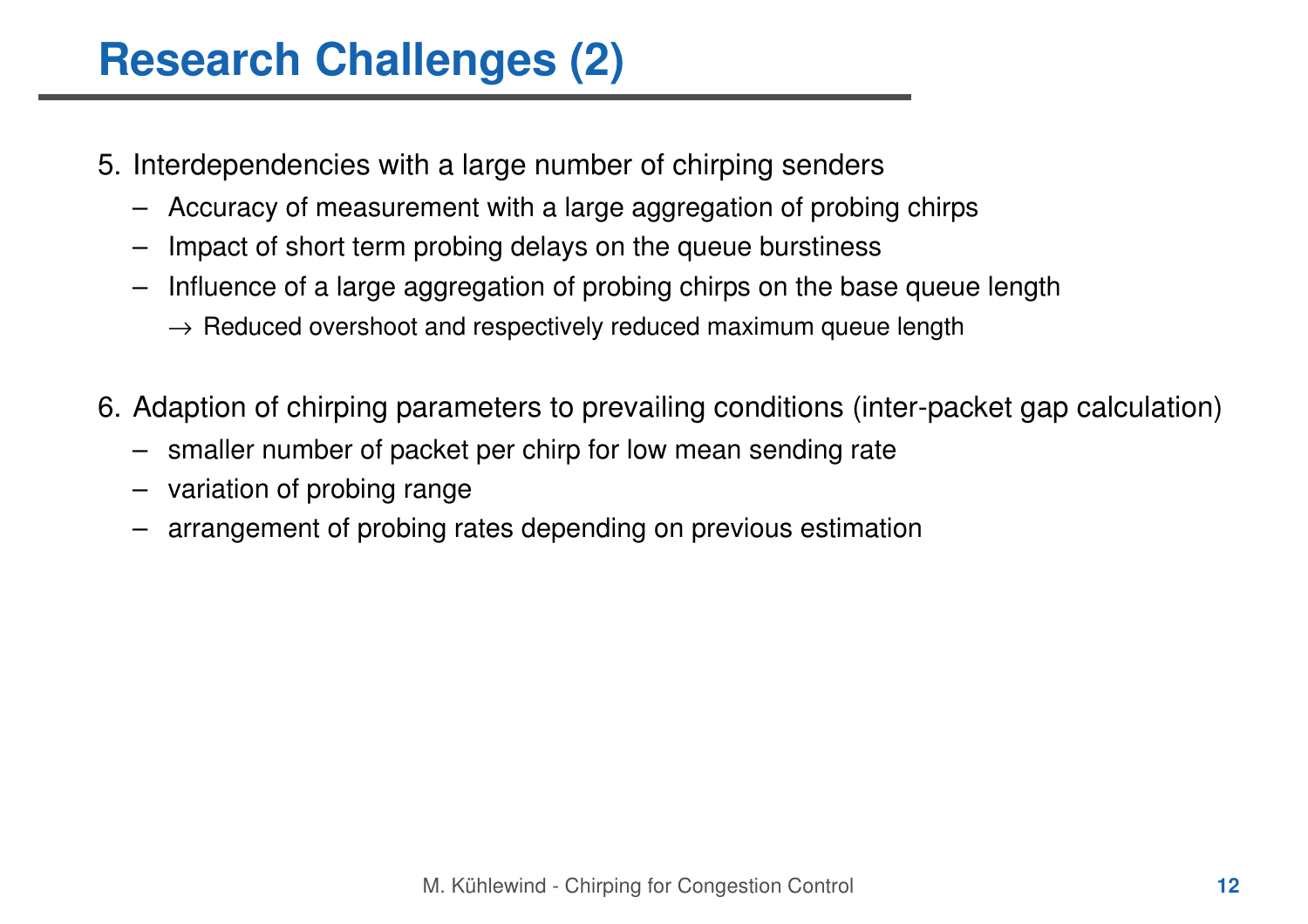#### **Design of a robust congestion control based on chirping**

- • (If it works) bandwidth estimation is a valuable information; more than just 'there is congestion' or 'there is no congestion' as today loss/delay measurements do
- •Fast feedback chirping information only in addition to other network state information
- • Converenge in capacity sharing also when competing with other protocols
	- RAPID is scavenger protocol: Not designed to take capacity share from loss-based protocols
- $\bullet$  The transport layer needs to have mechanism to adapt to the different networks/ network conditions and not the other way around!
- •Chirping information can be used to avoid large overshoots

#### **Conclusion**

- •Use faster feedback to enable **more scalable rate adaption with minimal overshoot**!
- • Do we need to update the interface between host & network?
	- $\rightarrow$  Prior to discovering chirping, we thought we did, but not yet conclusive.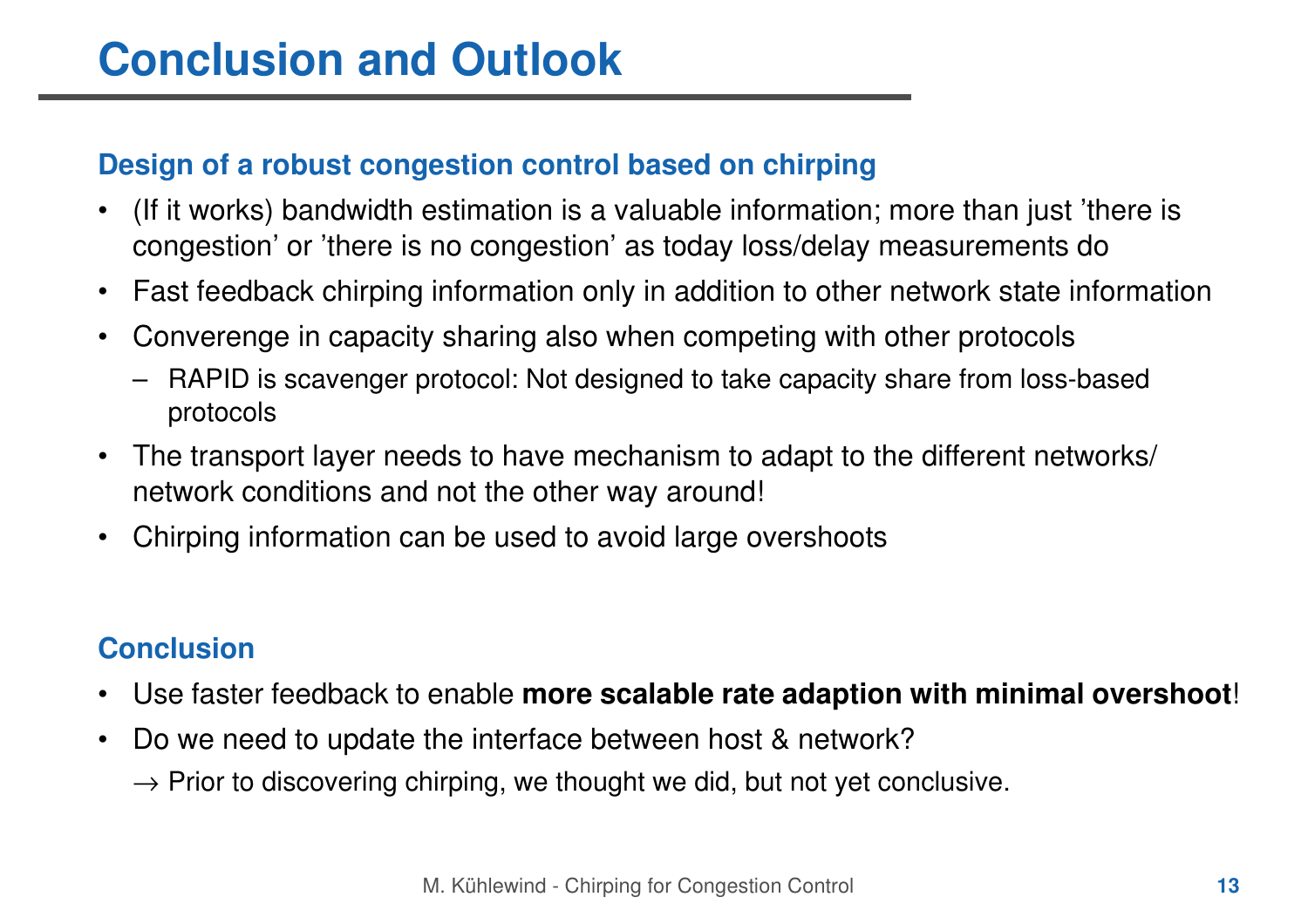# **Thank you for your attention!Questions?**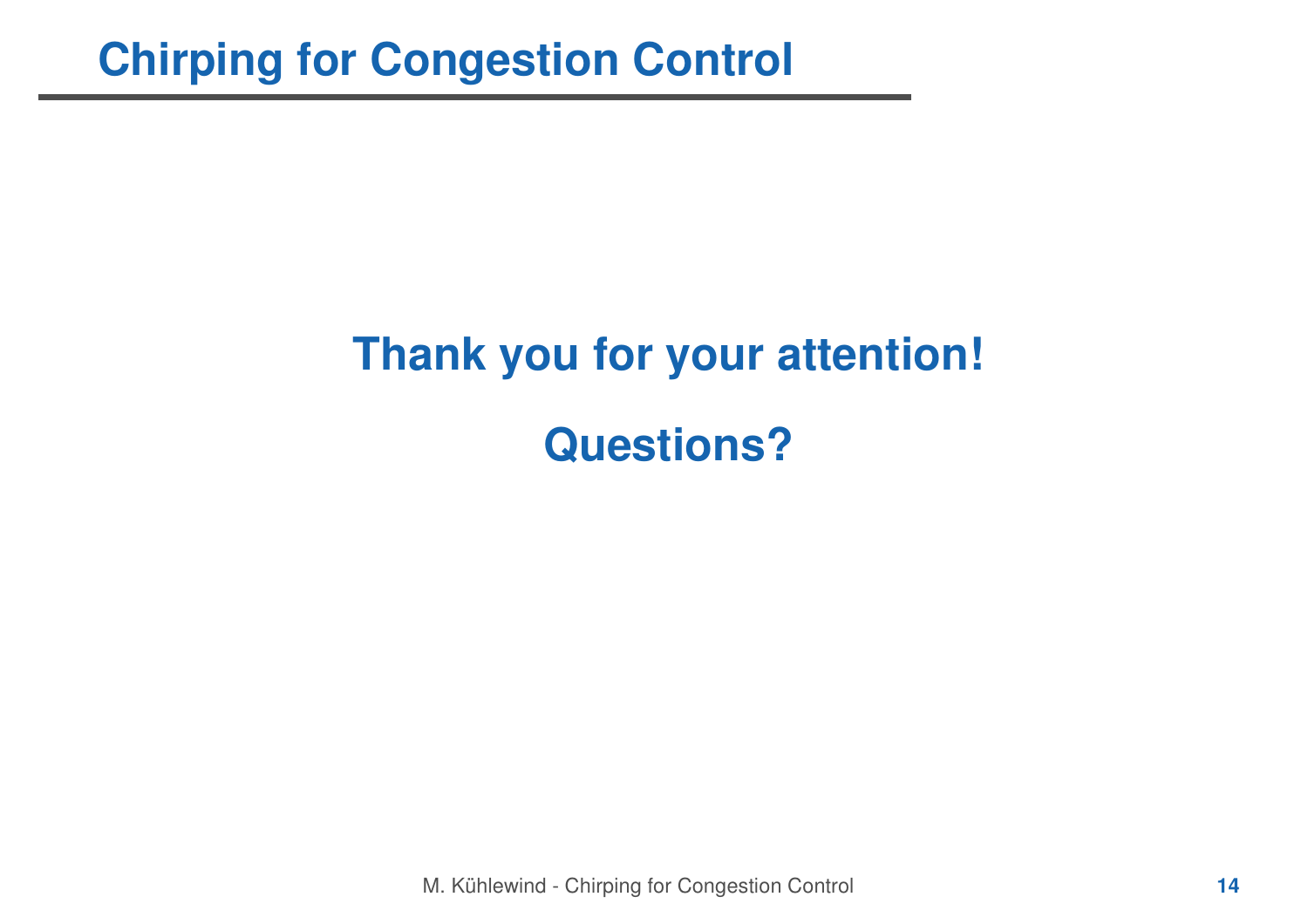# **Chirping**

## Preliminary Results

Per-Packet rate of one chirping connection on 1Mbit/s bottleneck link



M. Kühlewind - Chirping for Congestion Control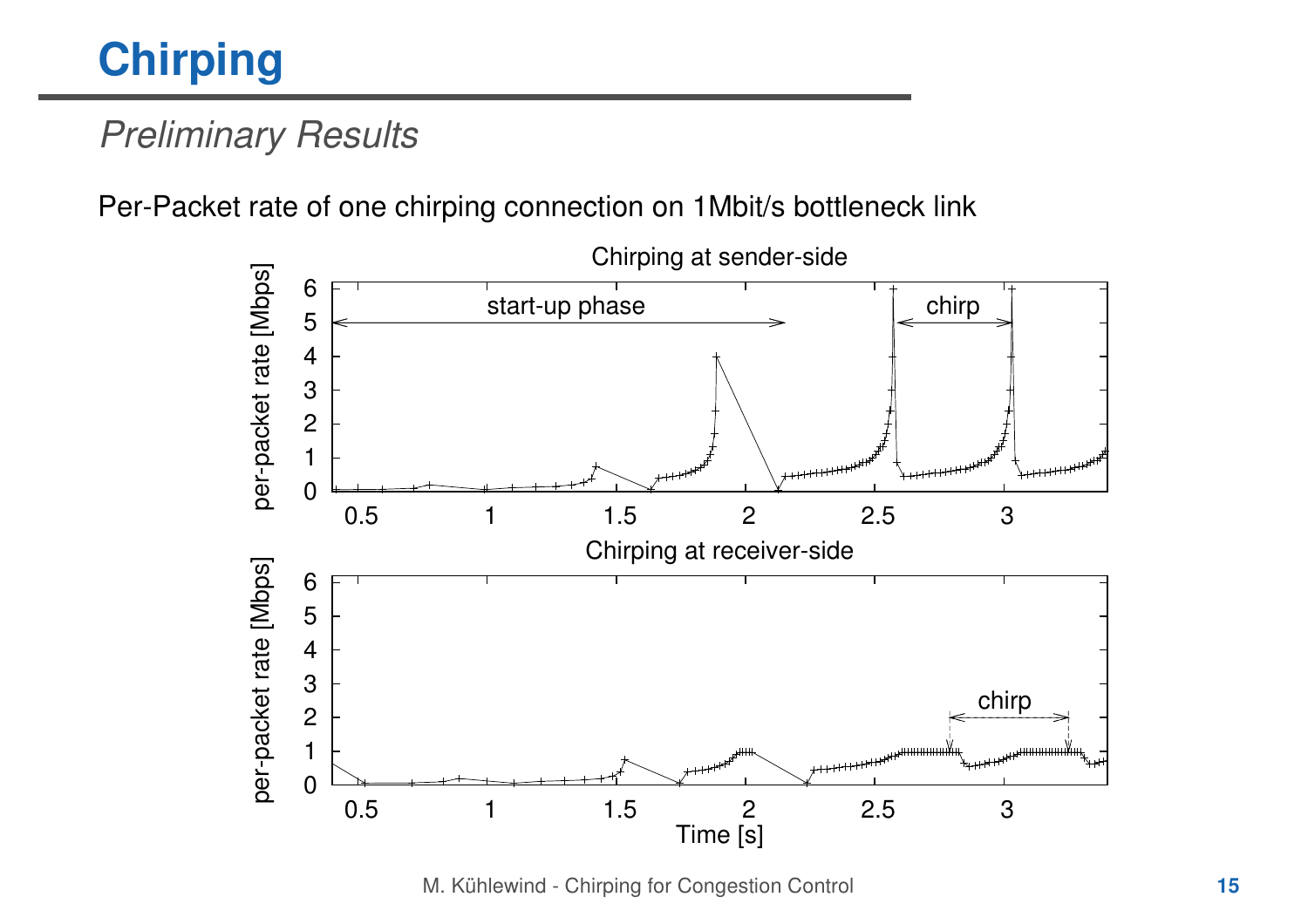## Implementation Details

 $\rightarrow$  Extended congestion control kernel module interface and TCP timer for send-out timing